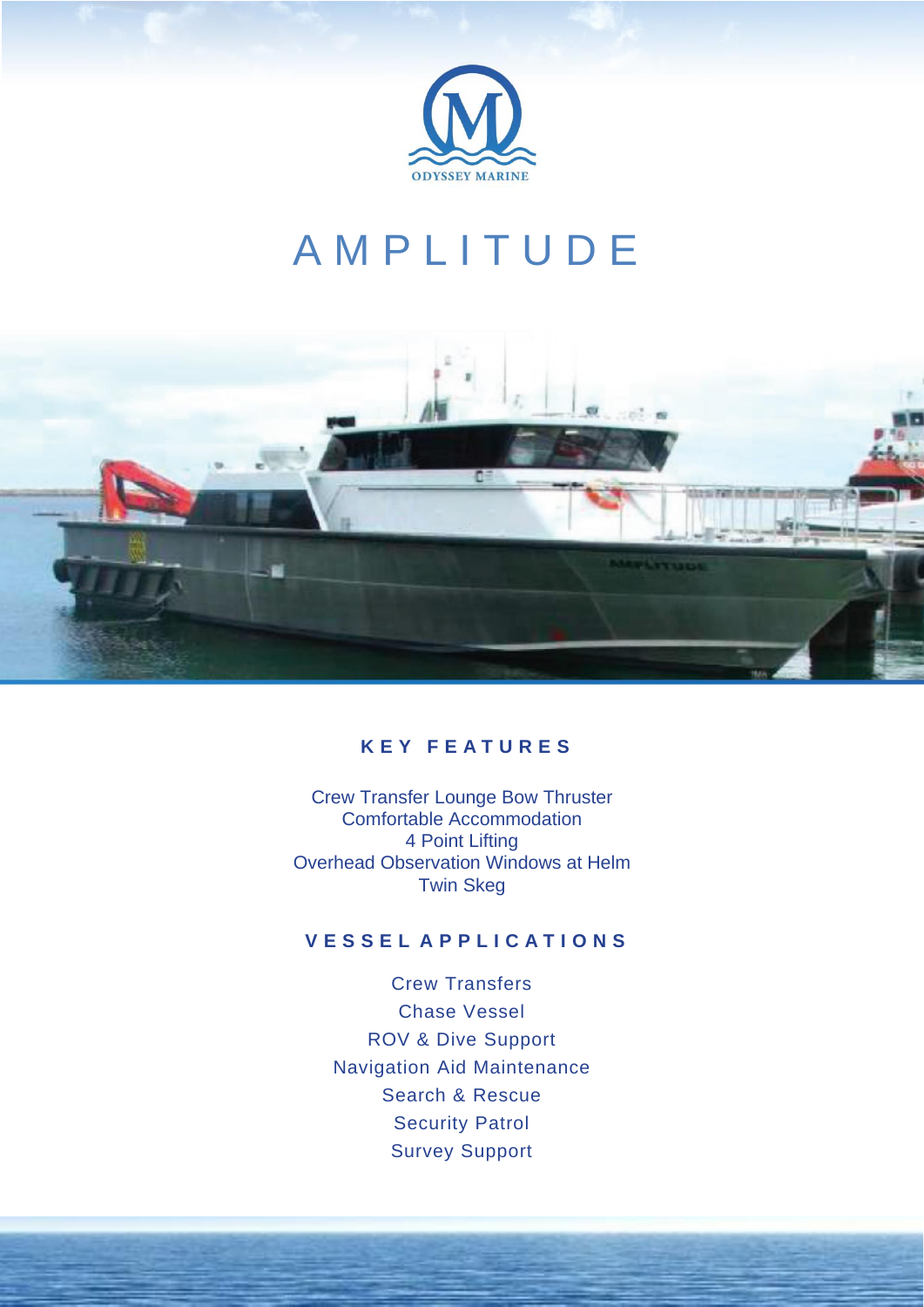| MAIN<br>PARTICULARS:   |                                       |
|------------------------|---------------------------------------|
| Builder:               | <b>SBF Ship Builder Fremantle</b>     |
| Design:                | Semi planning reverse chine mono hull |
| Construction:          | Aluminium                             |
| $L.O.A$ :              | 22.31                                 |
| Waterline length:      | 19.90m                                |
| Beam:                  | 6.00m                                 |
| Draft:                 | 1.80m                                 |
| Displacement:          | Refer to stability booklet            |
| Transport:             | Under own power                       |
| PRINCIPAL PARTICULARS: |                                       |
| Flag:                  | Australian, AMSA                      |
| Year of Build:         | 2010                                  |
| Place of build:        | Fremantle W.A.                        |
| Class notation:        | N.S.C.V Code, 1B and 2B               |
| 1B survey:             | 200nm-safe anchorage                  |
| 2B survey              | 200nm from safe anchorage             |
| 1B survey              | 35 Pax + 4 Crew unberthed             |
| UVI:                   | 441385                                |
| Call sign:             | VHJU                                  |
|                        | PROPULSION AND MACHINERY:             |
| No. of mains:          | $\overline{2}$                        |
| Engines HP:            | 2 x 900HP                             |
| Fuel Type:             | Diesel                                |
| Make:                  | 2 x Yanmar                            |
| Propulsion:            | 2 x fixed pitch propeller             |
| Engine monitoring:     | Digital                               |
| Thruster-bow:          | 1 x 50HP                              |
| Thruster-stern:        | N/A                                   |
| Steering:              | Hydraulic                             |
| AUXILIARY ENGINE:      |                                       |
| Diesel generator:      | 2 x 35KVA-Sync option                 |
| Single phase:          | Yes                                   |
| Three phases:          | Yes                                   |
| Voltage:               | 415-240                               |
| Emergency system:      | 24DC Volt                             |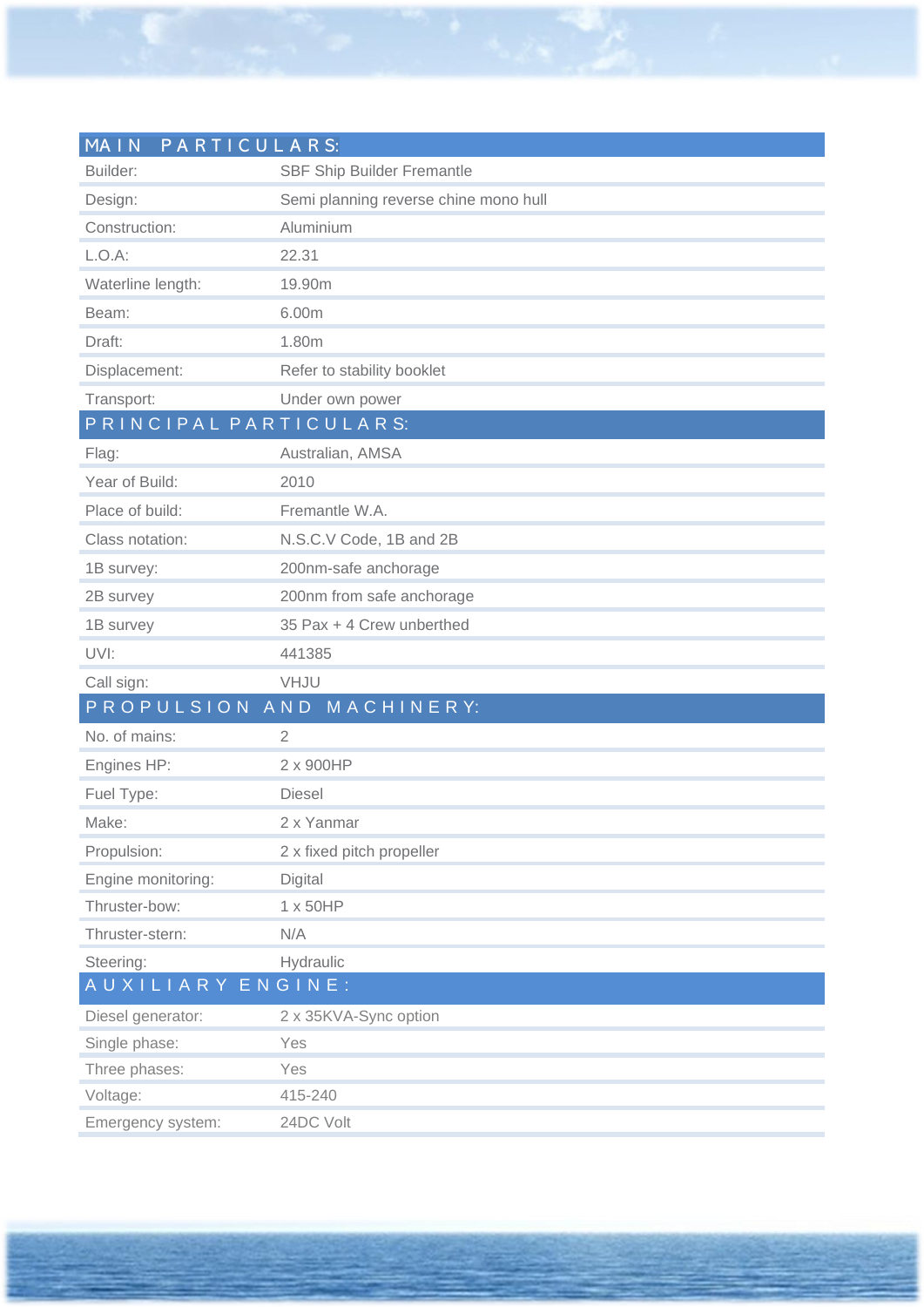| PERFORMANCE:           |                                      |
|------------------------|--------------------------------------|
| Economical speed:      | 10 knots                             |
| Cruise speed:          | 18 knots                             |
| Max speed:             | 21 knots                             |
| Fuel economical:       | 40 litres p/hr                       |
| Fuel cruising:         | 250 litres p/hr                      |
| Fuel max:              | 300 litres p/hr                      |
| Range economy:         | 2750 NM- 30% reserve                 |
| Range Cruising:        | 750NM-30% reserve                    |
| Range max:             | 750NM-30% reserve                    |
| BILGE SYSTEMS:         |                                      |
| Bilge monitoring:      | Digital                              |
| Automatic pumps:       | Yes                                  |
|                        | Yes                                  |
| Electric pumps:        |                                      |
| Mechanical pumps:      | Yes                                  |
| Portable salvage pumps | Yes                                  |
| COMMUNICATIONS:        |                                      |
| Computer:              | Yes, email facility                  |
| Mobile Phone:          | Yes                                  |
| Inmarsat:              | Yes, email facility                  |
| Intercom:              | Yes, to all cabins & common areas    |
| Satellite phone:       | Yes                                  |
| Loud Hailer:           | Fore and aft                         |
| MF/HF Radio:           | Yes                                  |
| <b>UHF Radio:</b>      | Yes Portable                         |
| <b>VHF Radio:</b>      | Yes x3 and 2x portable               |
| FENDERING:             |                                      |
| Air craft tyres-bow:   | Yes                                  |
| Air craft tyres-stern: | Yes                                  |
| Fixed D-Rubber:        | Top side and stern 1/4 Stern Push Up |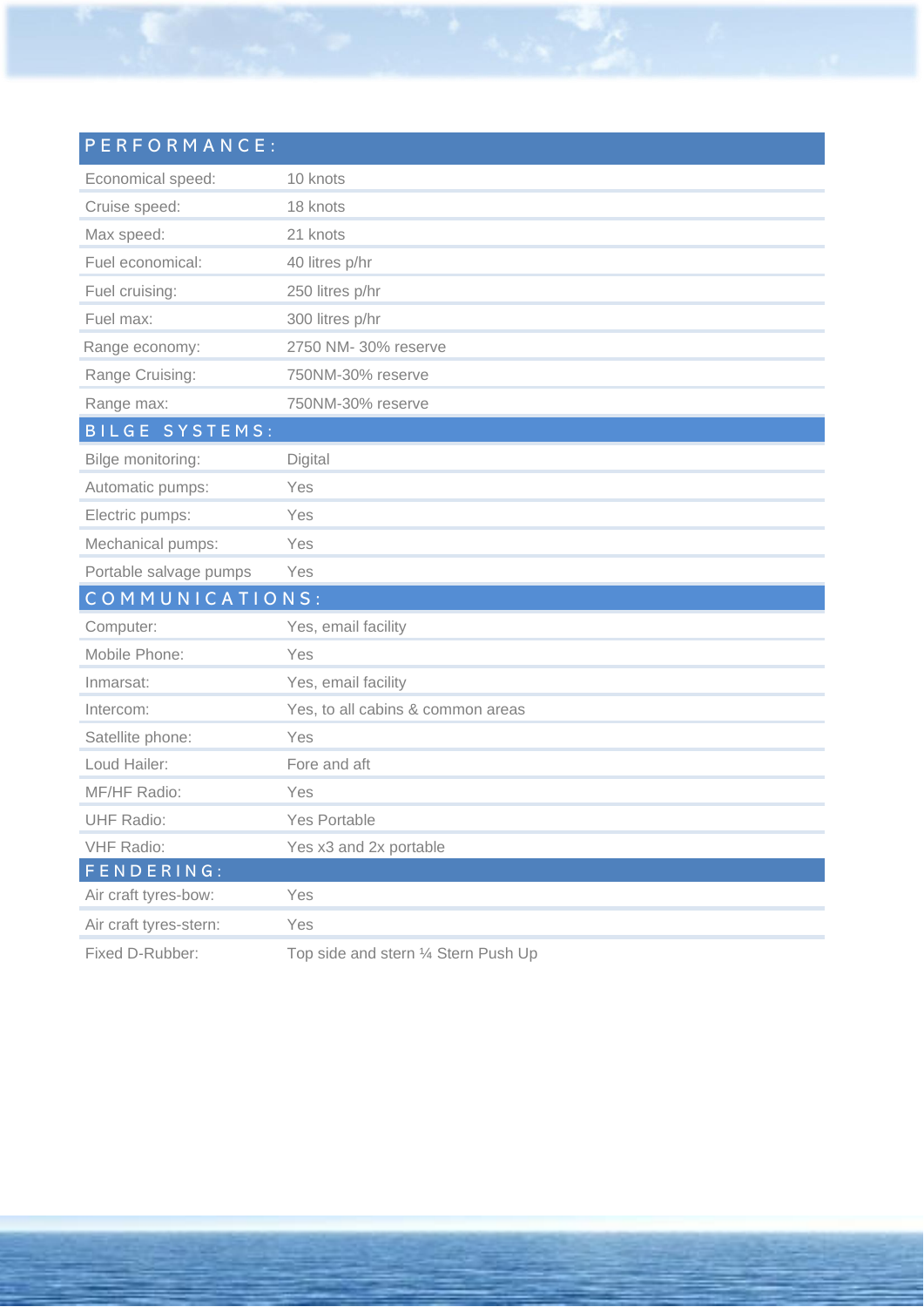| NAVIGATION:                      |                                                  |
|----------------------------------|--------------------------------------------------|
| A.I.S:                           | Yes, class (B) RX & TX                           |
| Auto Pilot:                      | Yes                                              |
| Clear View:                      | Yes, wipers                                      |
| <b>DGPS</b>                      | Yes                                              |
| Echo Sounder                     | Yes, dual frequency                              |
| GPS:                             | Yes $x$ 2                                        |
| <b>Helm Stations:</b>            | fore and aft in wheelhouse                       |
| Nav Lights:                      | standard inc. towing, red -white-red combination |
| Plotter:                         | Yes x2                                           |
| Radar:                           | Yes                                              |
| Radar - APRA:                    | Yes                                              |
| LIGHTING:                        |                                                  |
| Floods:                          | 2 x fwd - 2x aft - port & starboard sides        |
| Search:                          | 2 x fwd 360 degrees                              |
| Environmental:                   | 2 x fwd - 2 x aft and internal                   |
| PUBLICATIONS:                    |                                                  |
| To meet class survey &           | Yes                                              |
| industry requirements:           |                                                  |
| SAFETY GEAR                      | & FIRE EQUIP:                                    |
| To meet class survey &           | Yes                                              |
| industry requirements:<br>TANKS: |                                                  |
| Fuel Oil:                        | 1 x 3000 - 2 x 6000 litres (15000 total)         |
| Fuel Transfer:                   | Yes                                              |
| Sludge:                          | 1 x 70 litres via OW separator                   |
| Fresh Water:                     | 1 x 2500 litres                                  |
| Desal:                           | 2500 litres produced per 24 hours                |
| <b>Grey Water</b>                | 1 x 2500 litres                                  |
| <b>Black Water</b>               | 1 x 2500 litres                                  |
| FW monitoring:                   | Digital                                          |
| GW monitoring:                   | Digital                                          |
| BW monitoring:                   | Digital                                          |
| ACCOMMODATION:                   |                                                  |
| Twin Berths:                     | 3                                                |
| Quad Berths:                     | 1                                                |
| <b>Total Bunks</b>               | 10                                               |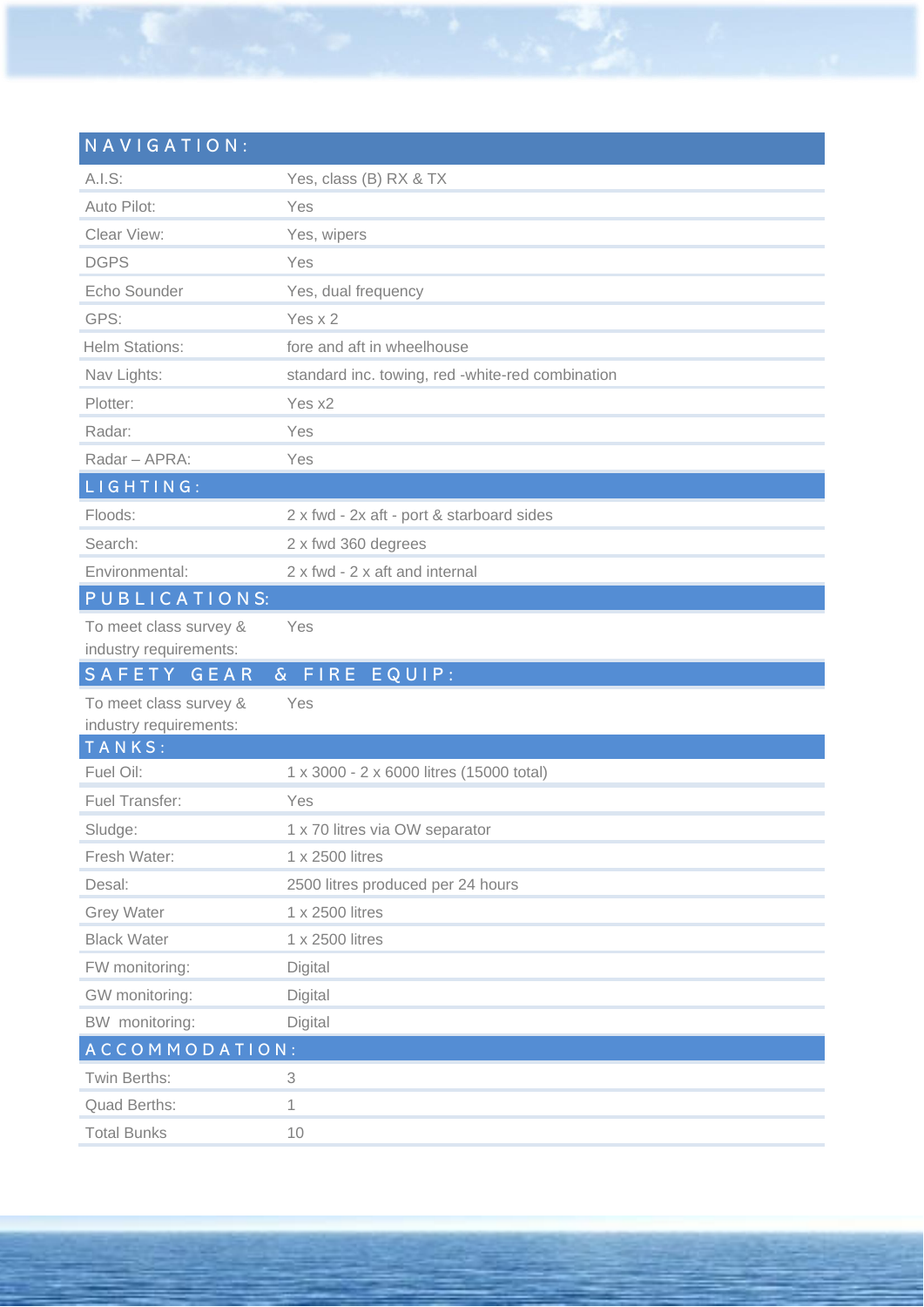| COMMON USER FACILITIES:                               |                                                                       |
|-------------------------------------------------------|-----------------------------------------------------------------------|
| Galley:                                               | Yes                                                                   |
| Laundry:                                              | 1 x washer & dryer                                                    |
| Mess Room                                             | Yes                                                                   |
| Showers                                               | $\overline{2}$                                                        |
| <b>Toilets</b>                                        | $\overline{2}$                                                        |
| CREW TRANSFER POINTS:                                 |                                                                       |
| Push Up Bow:                                          | 2050mm                                                                |
| Open Transom                                          | 1350mm                                                                |
| Environmental:                                        | 2 x fwd - 2 x aft and internal                                        |
| <b>Rescue Door Port Side:</b>                         | 1250mm                                                                |
| <b>Rescue Door Port Side</b>                          | 1250mm 1250mm                                                         |
| DECK AREA:                                            |                                                                       |
| Deck Area:                                            | 33.17M2 accessible (100%)                                             |
| <b>Deck Dimensions:</b>                               | 6.20 x 5.35 metres clear internal-aft-deck                            |
| Deck Area:                                            | 19.26M2 accessible (50%)                                              |
| <b>Deck Dimensions:</b>                               | 3.60 x 5.35 metres clear-internal-aft deck underneath roof with seats |
|                                                       | removed                                                               |
| DECK & CARGO CAP ABILITIES:                           |                                                                       |
| Deck Cargo:                                           | 1 x 20ft or 2 x 10ft chillers or pallet cages                         |
| Deck Strength                                         | 1.5T M2 (15T max) refer to stability booklet                          |
| CARGO FA STENINGS /<br>10ft-sea container footprints: | CERTIFIED SWL POINTS:<br>1 x 3000 - 2 x 6000 litres (15000 total)     |
| 20ft-sea container footprints:                        | 1                                                                     |
|                                                       |                                                                       |
| Miscellaneous:                                        | 12                                                                    |
| DECK EQUIPMENT:                                       |                                                                       |
| Tugger winch:                                         | 1 x 2500kg                                                            |
| Wire diameter:                                        | 10mm Dyneema                                                          |
| Length wire:                                          | 100 metres x 1st layer                                                |
| Towing pins:                                          | Yes-removable                                                         |
| DECK CRANE:                                           |                                                                       |
| Heila:                                                | <b>HLM 13/35</b>                                                      |
| Boom:                                                 | 4.9m @ 2600kg                                                         |
| Boom:                                                 | 6.98m @ 1700kg                                                        |
| Boom:                                                 | 8.98m @ 1300kg                                                        |
| Boom:                                                 | 10.5m @ 1000kg                                                        |
| Hook SWL:                                             | 13T                                                                   |